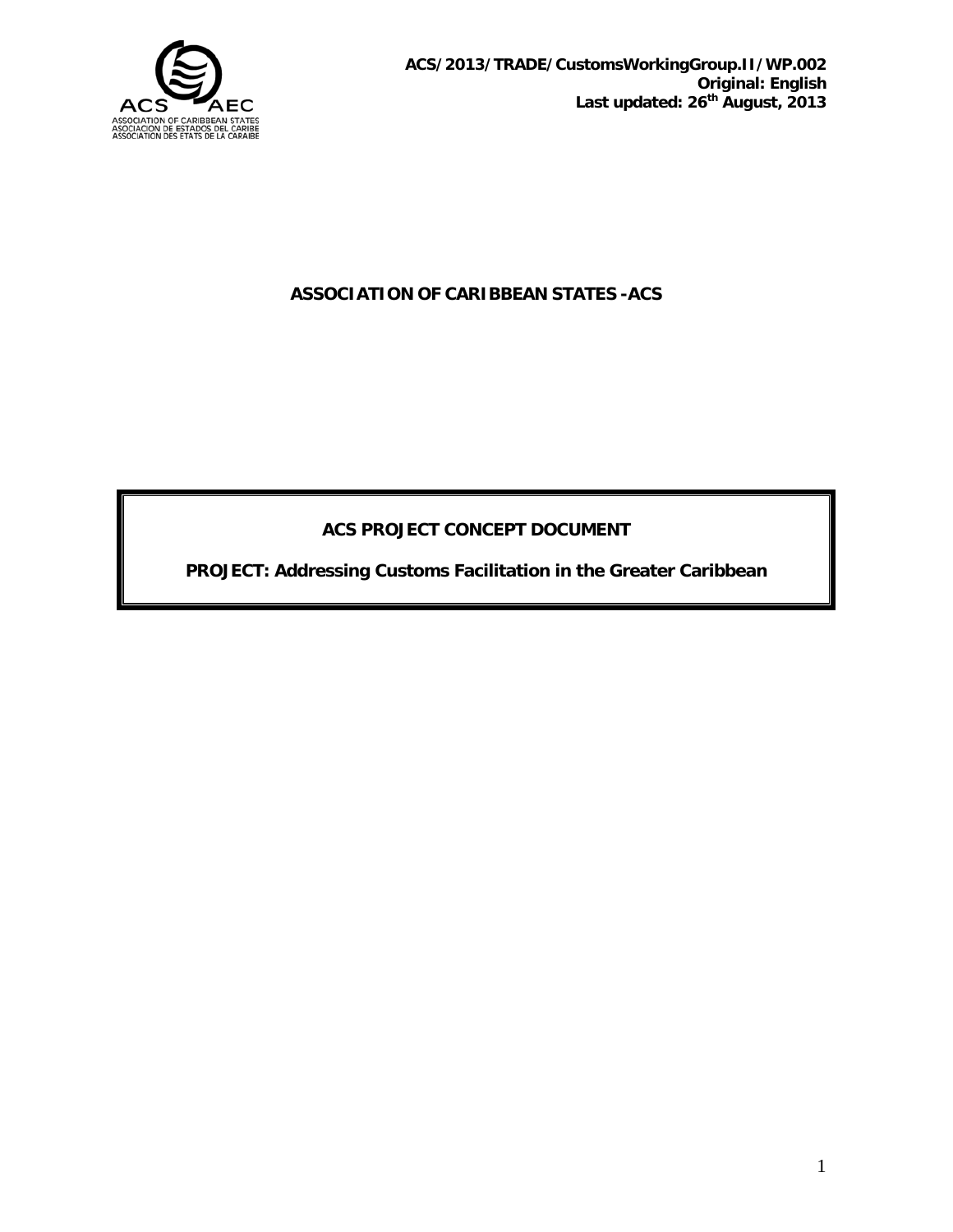# **ABBREVIATIONS AND ACRONYMS**

| <b>ACS</b>    | Association of Caribbean States                 |
|---------------|-------------------------------------------------|
| <b>UNCTAD</b> | United Nations Centre for Trade and Development |
| WCO.          | World Customs Organization                      |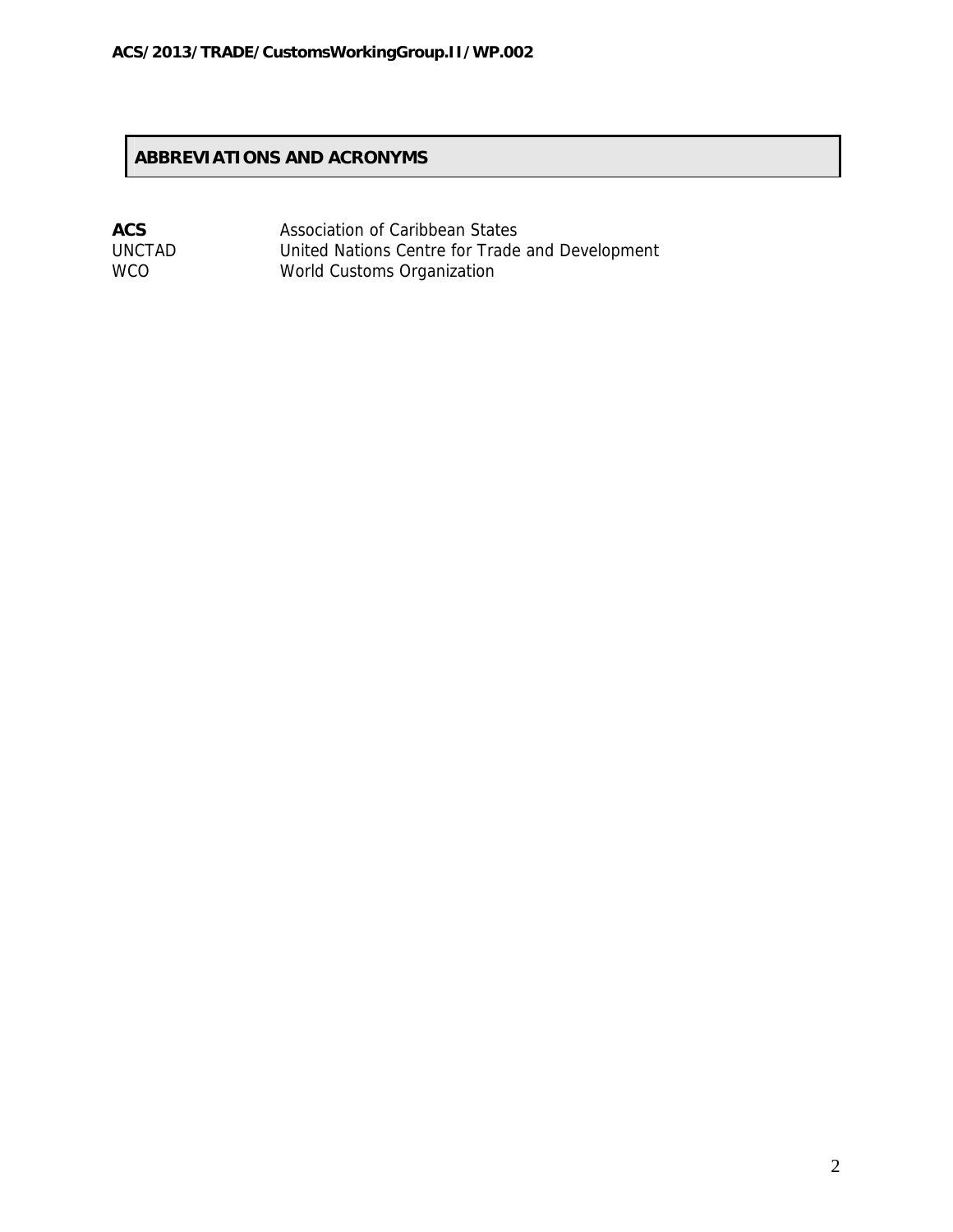| <b>PROJECT OVERVIEW</b><br>Ι. |                                                                                                                                                                                                                                                                        |  |
|-------------------------------|------------------------------------------------------------------------------------------------------------------------------------------------------------------------------------------------------------------------------------------------------------------------|--|
| A. PROJECT DESCRIPTION        |                                                                                                                                                                                                                                                                        |  |
| 1.1 Project name /<br>number  | Addressing Customs Facilitation in the Greater Caribbean<br><b>Region</b>                                                                                                                                                                                              |  |
| 1.2 ACS Focal Area            | <b>Trade Development and External Economic Relations</b><br><b>Directorate</b>                                                                                                                                                                                         |  |
| 1.3 Objectives                | <b>General Objective:</b> To examine, identify and implement common<br>mechanisms in order to harmonize customs structures and<br>procedures in order to eliminate or reduce the obstacles and<br>challenges to trade facilitation within the Greater Caribbean Region |  |
|                               | <b>Specific Objectives:</b>                                                                                                                                                                                                                                            |  |
|                               | promote<br>import<br>To<br>transparency in<br>export<br>٠<br>and<br>transactions.                                                                                                                                                                                      |  |
|                               | Simplification and harmonization of administrative and<br>٠<br>customs procedures into and between the participant<br>Countries                                                                                                                                        |  |
|                               | Digitization of customs procedures to facilitate<br>the<br>٠<br>reduction of excessive documentation.                                                                                                                                                                  |  |
|                               | Negotiate with cooperating bodies and organizations the<br>٠<br>requirements and cooperation needs, to transfer customs<br>capacities of the member countries and the ACS associated<br>members.                                                                       |  |
|                               | The achieving of more transparent procedures towards<br>simplification of regulations, procedures and administrative<br>rules.                                                                                                                                         |  |
|                               | To create new conditions for improving competitiveness of<br>the economic activities in the Region.                                                                                                                                                                    |  |
|                               | To promote trade and investment in the Region, between<br>country groupings of the Greater Caribbean, and with the<br>rest of the world, taking advantage of the strengthening of<br>links between trade and investment.                                               |  |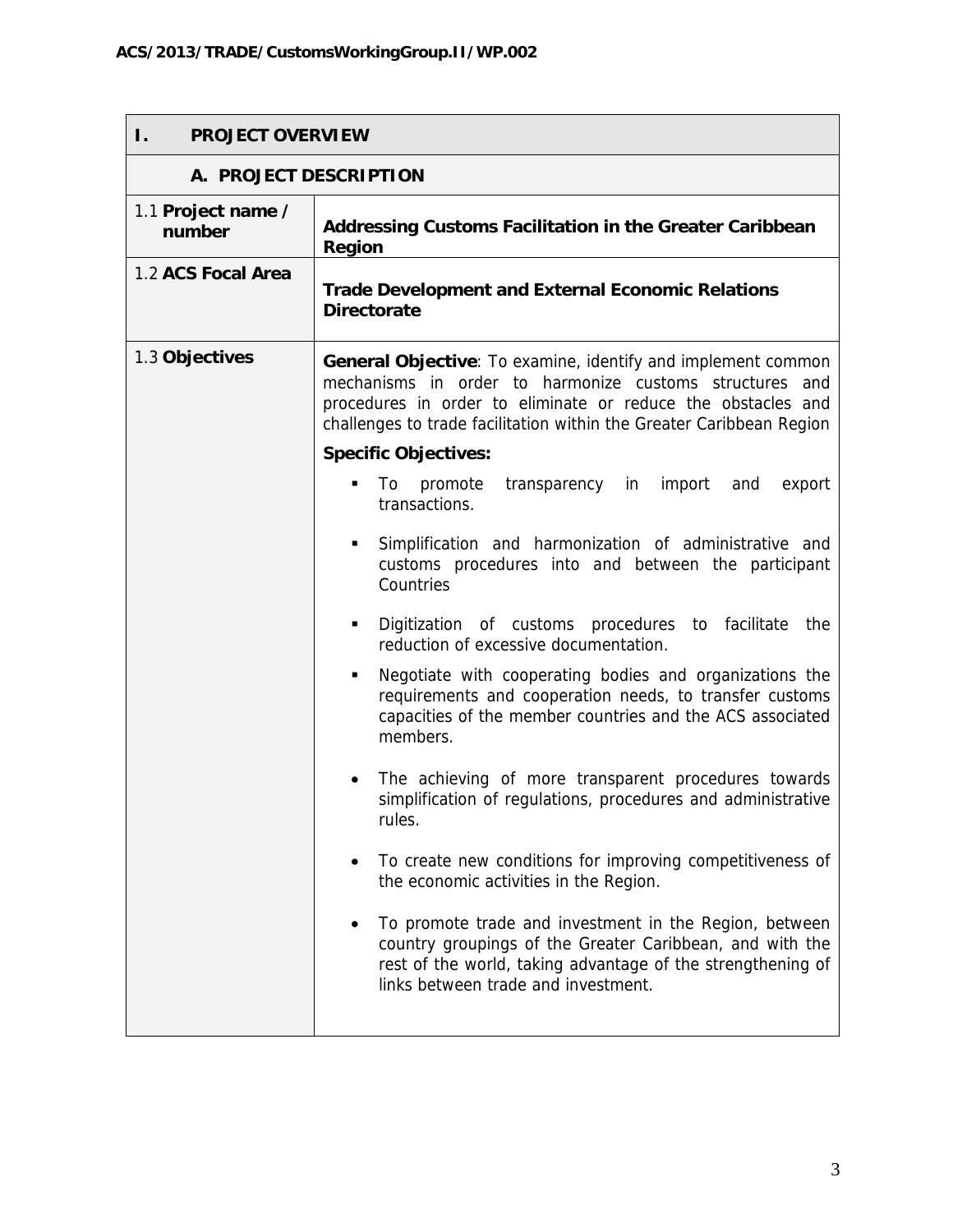| 1.4 Justification                 | Though there have been major efforts made in addressing issues<br>and obstacle that exist the trading environment within the Greater<br>is still plagued by hurdles which continue to threaten the<br>consolidation of an economic space which supports and bolsters<br>the investment capacity and potential of the stakeholders and<br>actors of the ACS Region. It vital at this time to propose the<br>undertaking of project activities aimed at reducing and eliminating<br>these obstacles and challenges within the trading system of the<br>Greater Caribbean. |
|-----------------------------------|-------------------------------------------------------------------------------------------------------------------------------------------------------------------------------------------------------------------------------------------------------------------------------------------------------------------------------------------------------------------------------------------------------------------------------------------------------------------------------------------------------------------------------------------------------------------------|
| 1.5 Components/                   | <b>Components:</b>                                                                                                                                                                                                                                                                                                                                                                                                                                                                                                                                                      |
| <b>Expected</b><br><b>Results</b> | Phase 1. Undertake an assessment through contracted<br>consultant, of the customs systems existing throughout the<br>ACS Region (in each member country) as well as a review of<br>the capabilities, facilities and infrastructure available within the<br>ACS Region (in each Member State) And Recommend to<br>Member States ways in which they can improve existing<br>systems, and also transition into the use of more efficient<br>custom facilitation systems.                                                                                                   |
|                                   | Phase 2. Presentation of a model or an appropriate<br>methodology to be followed by the countries of the Greater<br>Caribbean, in order to facilitate the process of harmonization of<br>internal customs procedures                                                                                                                                                                                                                                                                                                                                                    |
|                                   | Phase 3. Organise Training Seminars and Sessions on pertinent<br>issues of Customs Facilitation. Engage in an intensive training<br>process of Customs Authorities through specialized immersion<br>training in those Members States with more development and<br>efficient Customs Systems.                                                                                                                                                                                                                                                                            |
|                                   | Implement improved systems and techniques in the<br>Phase 4.<br>administering of Customs procedures and capabilities.                                                                                                                                                                                                                                                                                                                                                                                                                                                   |
|                                   | <b>EXPECTED RESULTS</b>                                                                                                                                                                                                                                                                                                                                                                                                                                                                                                                                                 |
|                                   | 1. Document / evaluation report of the customs systems of the<br>greater Caribbean, with a comparison of the same. This evaluation<br>shall conclude with a.) a proposal of critical path to be followed by<br>the Member States of the ACS, taking a model more advanced or<br>appropriate (one of the countries of the region), and b.) a<br>presentation on the proposal recommended to all Member States<br>of the ACS.                                                                                                                                             |
|                                   | 2. A unified customs procedures Manual that serves as guide for<br>the Manual of procedures of each country, in order to achieve a                                                                                                                                                                                                                                                                                                                                                                                                                                      |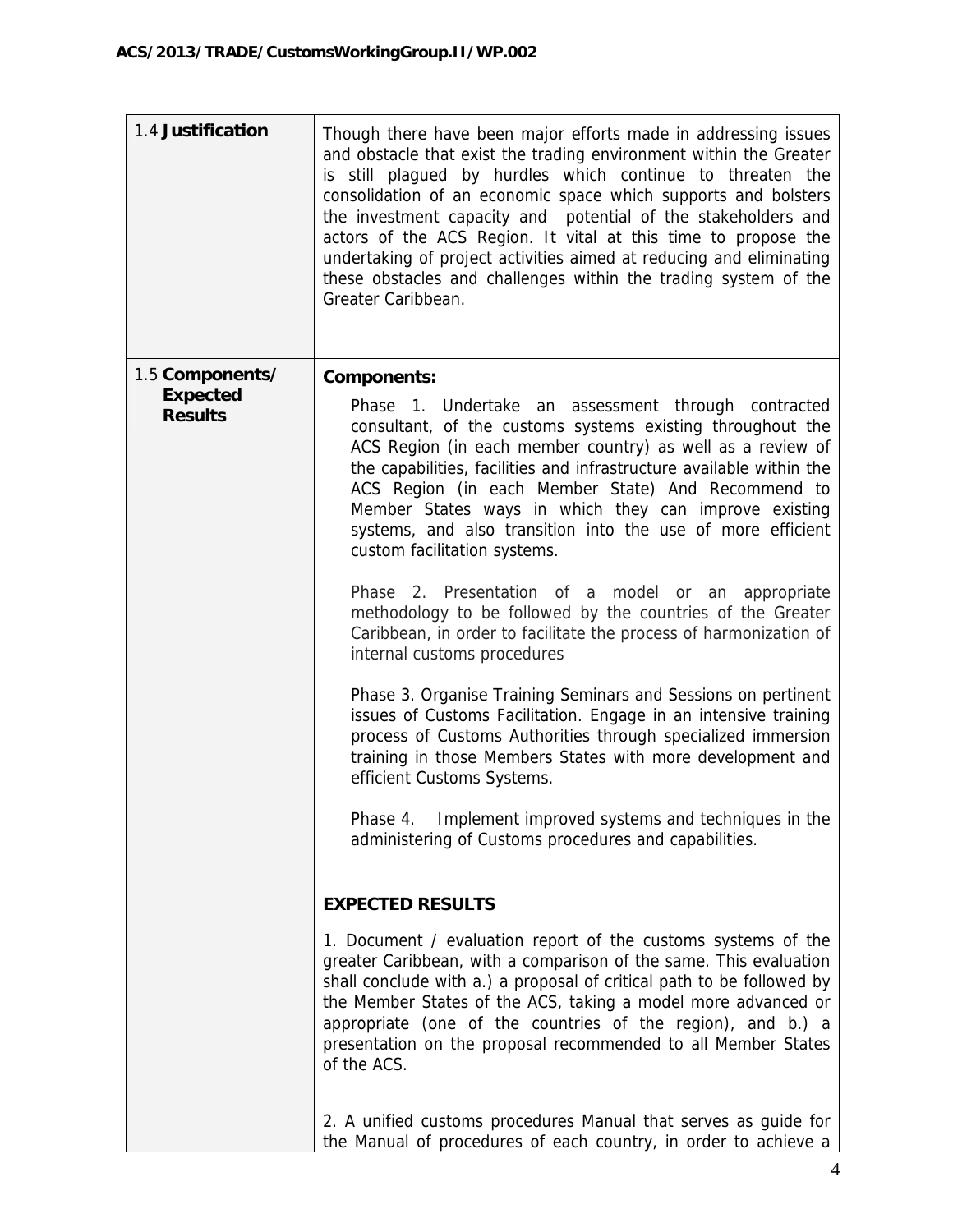| simplification and harmonization of customs procedures and<br>documents.                                                                                                                                                                                                                                               |
|------------------------------------------------------------------------------------------------------------------------------------------------------------------------------------------------------------------------------------------------------------------------------------------------------------------------|
| 3. A training programme aimed at enhancing the capacity of the<br>customs agents in less developed customs systems within the ACS<br>Member States.                                                                                                                                                                    |
| 4. A plan of recommendations to be implemented by country,<br>including the training process, as well as the equipment<br>recommended for purchase, for the purpose of establishing<br>national priorities required in order to harmonize country<br>processes with those of the rest of the Greater Caribbean Region. |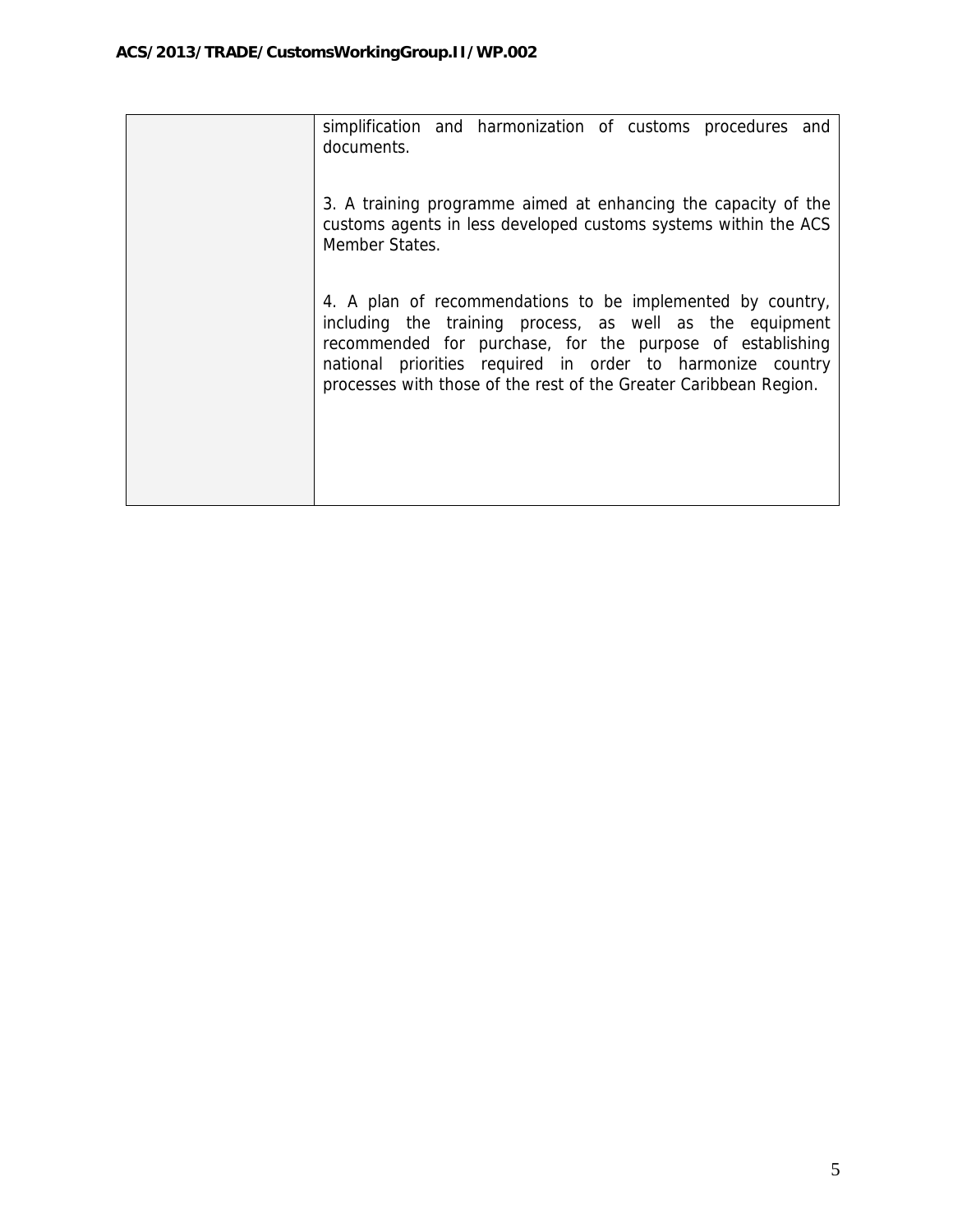| 1.6 Estimated Costs<br>and Duration             | Cost estimated at<br>Ongoing (Duration depends on progress of meetings, and rate of<br>implementation of components)                                                                                                                                                                                                                    |  |
|-------------------------------------------------|-----------------------------------------------------------------------------------------------------------------------------------------------------------------------------------------------------------------------------------------------------------------------------------------------------------------------------------------|--|
| 1.7 Project current<br>status                   | In the process of consultation between the States, and approval<br>by the Members of the ACS                                                                                                                                                                                                                                            |  |
| <b>B. STAKEHOLDERS</b>                          |                                                                                                                                                                                                                                                                                                                                         |  |
| 1.8 Entity<br>responsible                       | Association of Caribbean States (Directorate of Trade<br>Development and External Economic Relations)                                                                                                                                                                                                                                   |  |
| 1.9 Beneficiaries                               | ACS Member States and Associate Members<br>Countries of the Greater Caribbean<br>Economic Entities of the Greater Caribbean.<br><b>Business Owners and Entrepreneurs</b><br>Regional/International Institutions<br><b>Customs Authorities and Officials</b><br><b>Trade Promotion Organizations</b><br>Ministries of Trade and Industry |  |
| 1.10<br>Collaborating<br>institutions           | The ACS Member States with more advanced customs systems<br>and processes<br>UNCTAD (United Nations Centre for Trade and Development),<br>Inter-American Development Bank, Ministries of Trade and<br>Industry of the Region, World Customs Organization                                                                                |  |
| 1.11<br><b>Executing</b><br><b>Institutions</b> | Association of Caribbean States (ACS)                                                                                                                                                                                                                                                                                                   |  |
| <b>Financing</b><br>1.12<br><b>Institutions</b> | Funding Agencies, Funding Country (To Be identified)                                                                                                                                                                                                                                                                                    |  |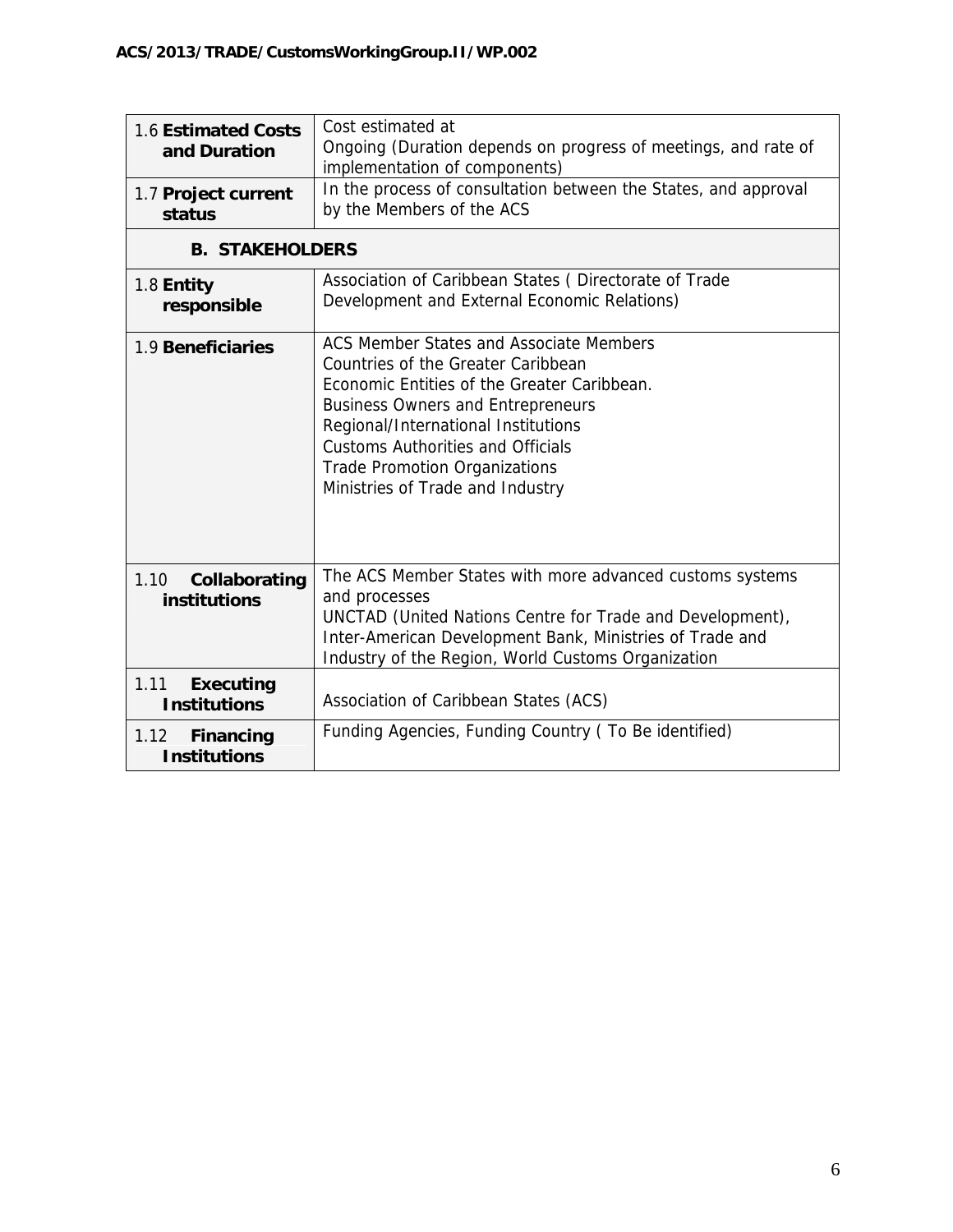## **II. PROJECT INTERVENTION LOGIC**

### **A. CONTEXT AND BACKGROUND**

#### **2.1 Trading Environment**

The promotion of trade, and an enhanced economic space for investment and economic sustainability is a major pillar upon which the Association of Caribbean States (ACS) was founded. It was envisioned by the crafters of this organization that the barriers and challenges of the trading system in the Greater Caribbean would be eliminated in order that each Member and Associate Member of the ACS could benefit from opportunities existing within our Greater Caribbean Region. Though there have been major efforts made in addressing issues and obstacle that exist the trading environment within the Greater is still plagued by hurdles which continue to threaten the consolidation of an economic space which supports and bolsters the investment capacity and potential of the stakeholders and actors of the ACS Region.

A critical area in which these obstacles and barriers are most evident is that of Trade Facilitation, and those elements which exist to ensure the optimum running of the regional trading system.

Trade facilitation covers all the steps that can be taken to smooth and facilitate the flow of trade. The term has been used widely to cover all sorts of non-tariff barriers, including product testing and impediments to labor mobility, but in the WTO it is defined as "the simplification and harmonization of international trade procedures" covering the "activities, practices and formalities involved in collecting, presenting, communicating and processing data required for the movement of goods in international trade".

The Doha Round talks on trade facilitation cover freedom of transit, fees and formalities related to importing and exporting and transparency of trade regulations – which essentially relates to border procedures such as customs and port procedures, and transport formalities.

Within the Greater Caribbean Region a number of trade facilitation concerns relate directly to the strict WTO definition but also extend to cover vital elements, which have proven major difficulties for the Region

i. Harmonization and Standardization of customs procedures

### **2.1.1 Harmonization and Standardization of customs procedures**

Among ACS Member States there is a vast difference in the custom systems, procedures or the procedures application, so the documents requested to clear the goods in addition there is no a Regional Customs Manual , this has become a real concern and obstacle to the development of greater and improved economic relations in the Region. As a result of this, it is most important that steps be taken towards simplification, standardization and harmonization of custom documents, procedures and formalities promoting quicker, safer, and efficient trade in the ACS Region, using the Best practices and WCO Safe Framework, UNCEFACT, UNCTACT as the framework Also the importance of sharing and learning from the experience of more developed member States through specialized technical assistance and capacity building has been highly recognized.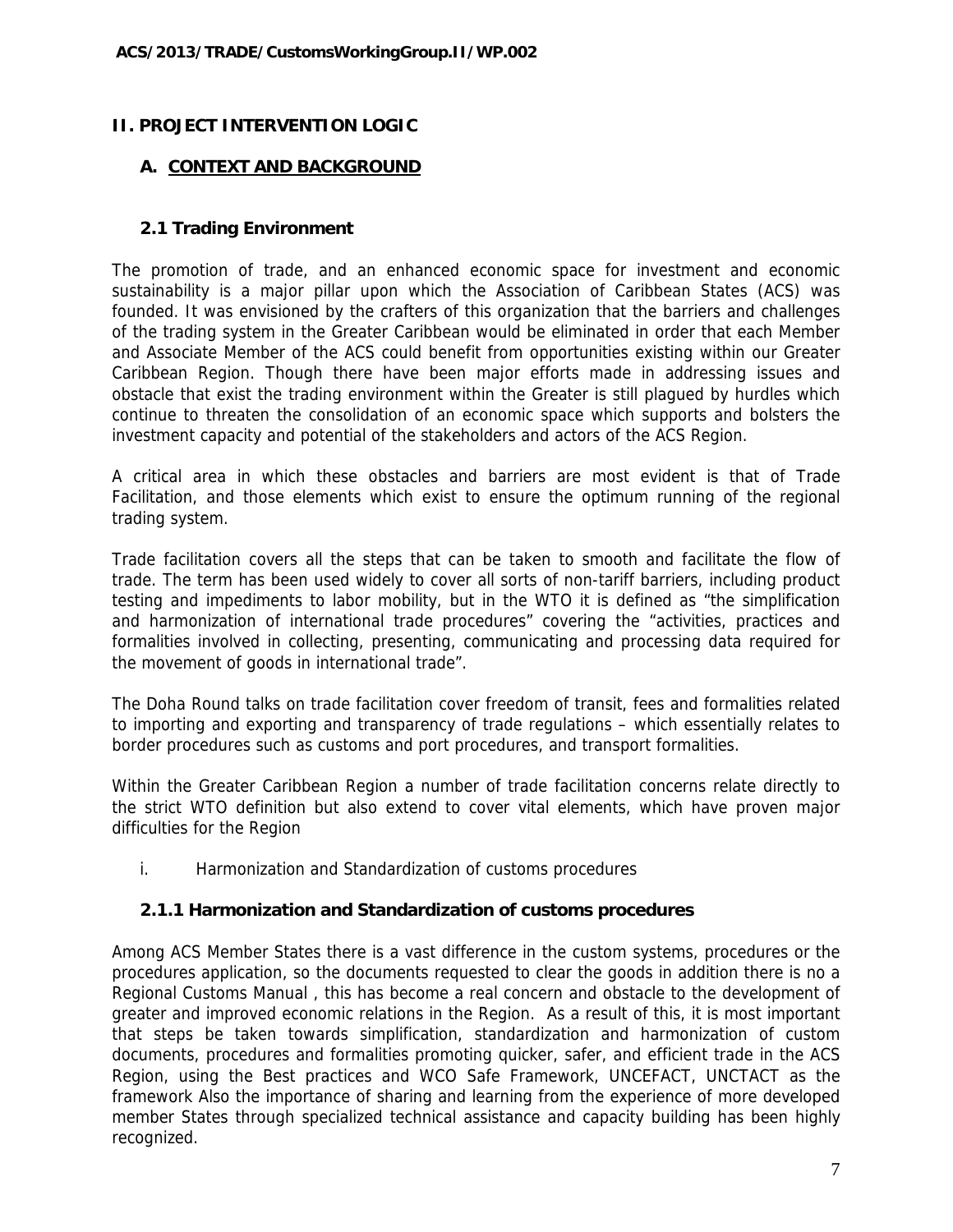#### **2.1.2 Proposal**

In light of the above mentioned issues facing the Region, The Directorate of Trade Development and External Economic Relations considers it vital at this time to propose the undertaking of project activities aimed at identifying specific solutions in relation to customs facilitation in an effort to reduce and eliminate obstacles and challenges within the trading system of the Greater Caribbean.

The components of this project have been identified due to their interconnectivity, and the impact of the interdependence of the various elements on the effective flow of trade

#### **Components:**

Phase 1. Undertake an assessment through contracted consultant, of the customs systems existing throughout the ACS Region (in each member country) as well as a review of the capabilities, facilities and infrastructure available within the ACS Region (in each Member State) And Recommend to Member States ways in which they can improve existing systems, and also transition into the use of more efficient custom facilitation systems.

Phase 2. Presentation of a model or an appropriate methodology to be followed by the countries of the Greater Caribbean, in order to facilitate the process of harmonization of internal customs procedures

Phase 3. Organise Training Seminars and Sessions on pertinent issues of Customs Facilitation. Engage in an intensive training process of Customs Authorities through specialized immersion training in those Members States with more development and efficient Customs Systems.

Phase 4. Implement improved systems and techniques in the administering of Customs procedures and capabilities.

### **2.2 OBJECTIVES**

**2.2.1 General Objective:** To examine, identify and implement common mechanisms in order to harmonize customs structures and procedures in order to eliminate or reduce the obstacles and challenges to trade facilitation within the Greater Caribbean Region

#### **2.2.2 Specific Objectives:**

- To promote transparency in import and export transactions.
- Simplification and harmonization of administrative and customs procedures and documents
- Digitization of documents to be used in the customs procedures to facilitate paperless transaction